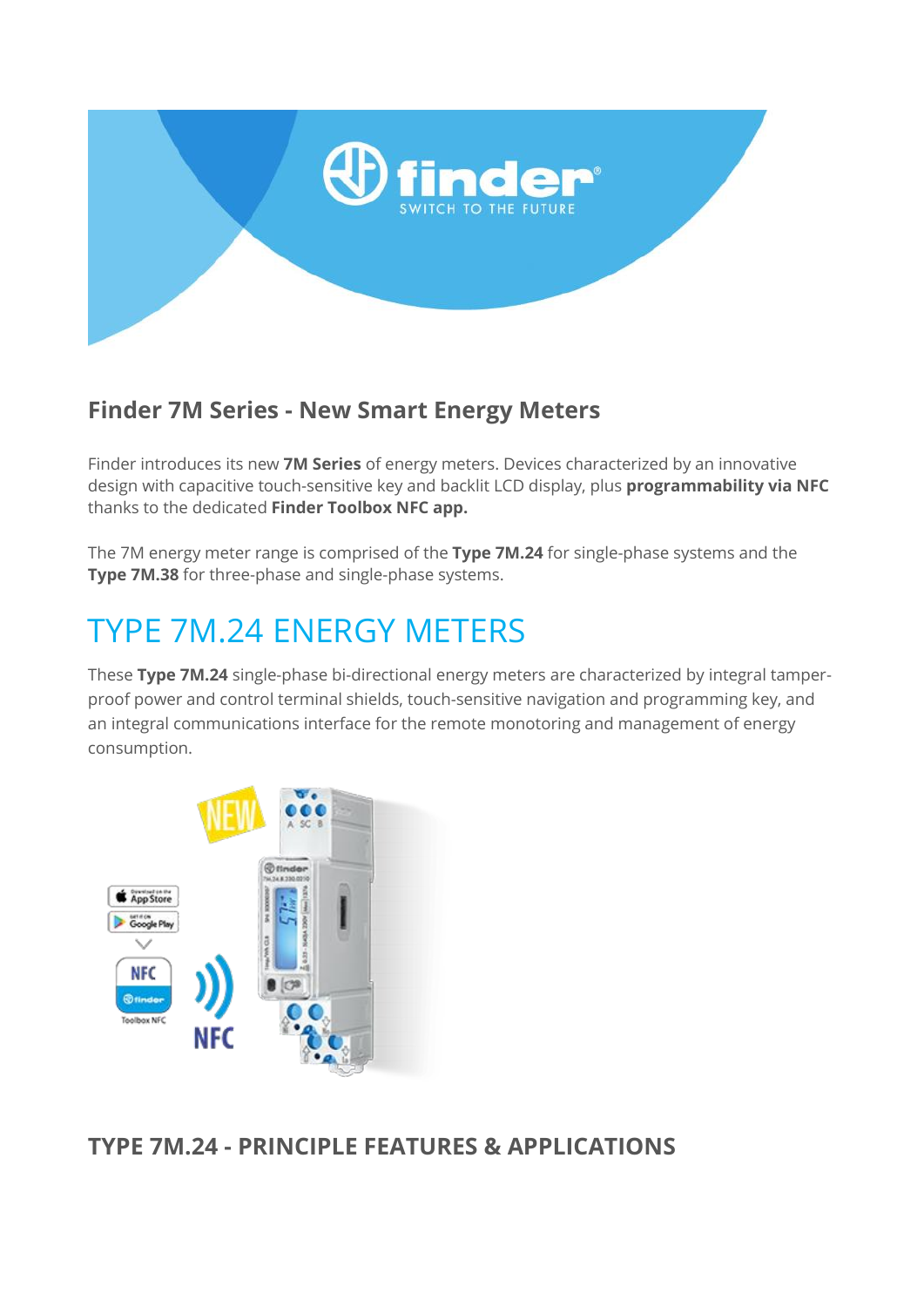The Type 7M.24 meters are available in different versions:

- Type **7M.24.8.230.0001** is an entry level version, for kWh monitoring only and with S0 interface.
- Type **7M.24.8.230.0010** is a multi-function device, MID certified and with S0 pulse output.
- Type **7M.24.8.230.0110** has the features of the **'0010'** version, but is also equipped with **NFC technology** to customize the display and readings.
- Type **7M.24.8.230.0210** is a bi-directional multi-function smart meter, MID certified, with integral Modbus RS485 interface and equipped with NFC technology for practical programming of Modbus parameters via smartphone.
- Type **7M.24.8.230.0310 NFC** is a bi-directional multi-function smart meter, MID certified, with integral M-Bus interface and equipped with NFC technology

These meters are the ideal solution **for monitoring domestic, industrial and office energy consumption, for photovoltaic systems and campsites.**

Visit the [product sheet](www.findernet.com/en/lithuania/series/7m-series-smart-energy-meters/type/type-7m-24-single-phase-bi-directional-energy-meters-with-backlit-lcd-display/) for more information and download the [dedicated documentation](https://cdn.findernet.com/app/uploads/2021/04/21122724/ZDPENXX7M24.pdf)

## TYPE 7M.38 ENERGY METERS

These **Type 7M.38** energy meters are bi-directional multi-function smart meters **for three-phase 3 and 4-wire systems, and single-phase systems. Equipped with NFC technology, they allow easy customization and programming. They also allow you to download measurements directly to your smartphone.**

These products feature a backlit matrix display and a multi-function touch-sensitive key. They are **MID certified at 80 A, 70 °C**, have dual tariffs and, depending on the model, are equipped with a double S0 pulse output or a Modbus or M-Bus communication interface.